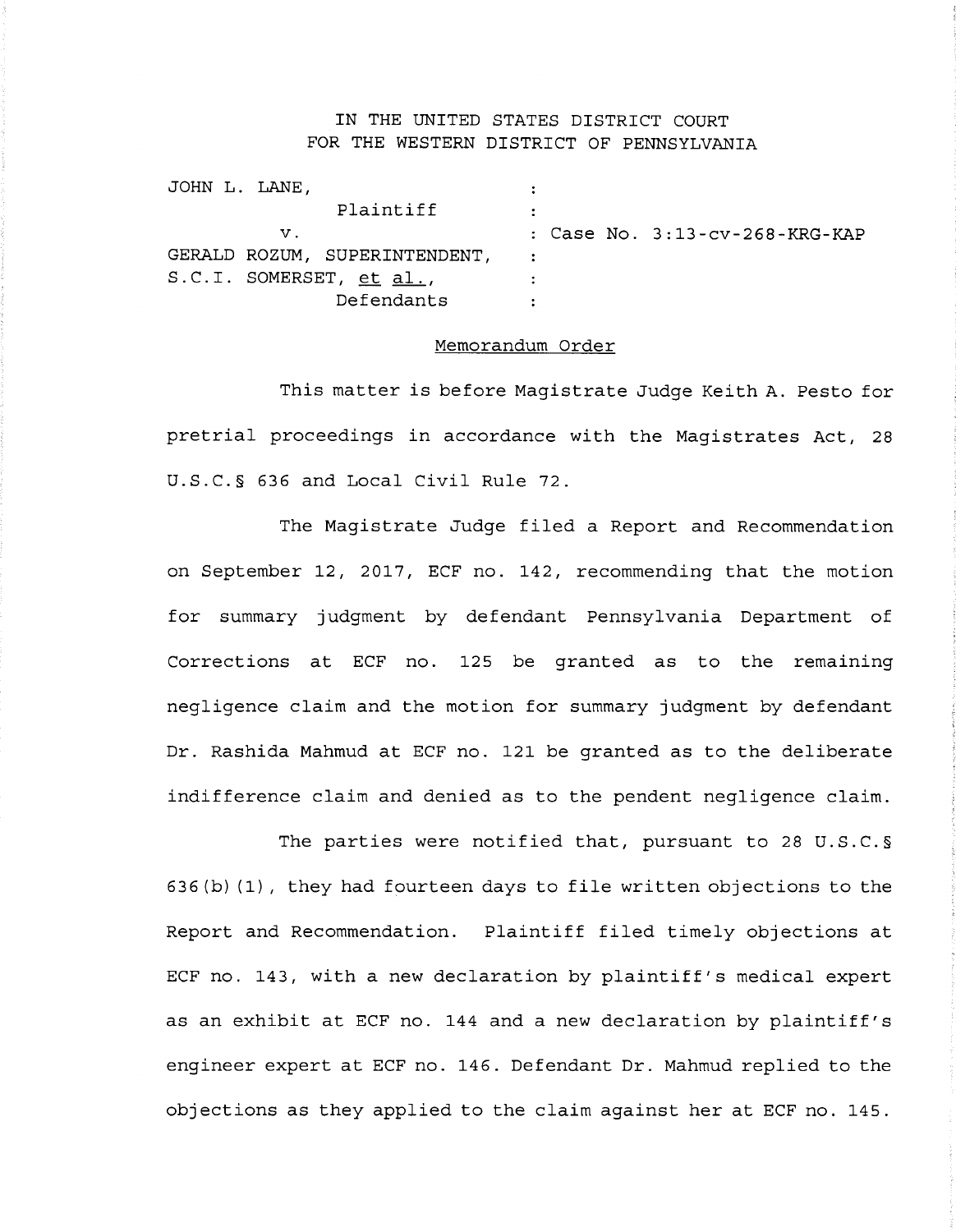I have reviewed the objections de novo. I do not consider the exhibit at ECF no. 144 or the exhibit at ECF no. 146.

When a district court considers written objections to the report and recommendations of a magistrate judge in dispositive matters the court "may also receive further evidence." See Alarmax Distributors, Inc. v. Honeywell International Inc., 2015 WL 12756857 at \*2 (W.D.Pa. Nov. 24, 2015) (quoting 28 U.S.C.§ 636(b) (1)). The use of the word "may" suggests that in the absence of good cause shown the court normally does not consider evidence not presented to the magistrate judge because, as the Court of Appeals has pointed out, not considering on appeal evidence that was not presented to the lower tribunal is a basic feature of the common law tradition. See Haines v. Liggett Group Inc., 975 F.2d 81, 92-93 ( 3d Cir. 1992) . When evidence is not presented to a magistrate judge and not even generated until after a Report and Recommendation is filed, to consider it would reduce the role of magistrate judges from evaluating dispositive motions to giving the parties advice about what they need to file in the "real" proceeding before the court. That is particularly the case here, where the supplemental declarations are expressly written as disputations of the Report and Recommendation.

2